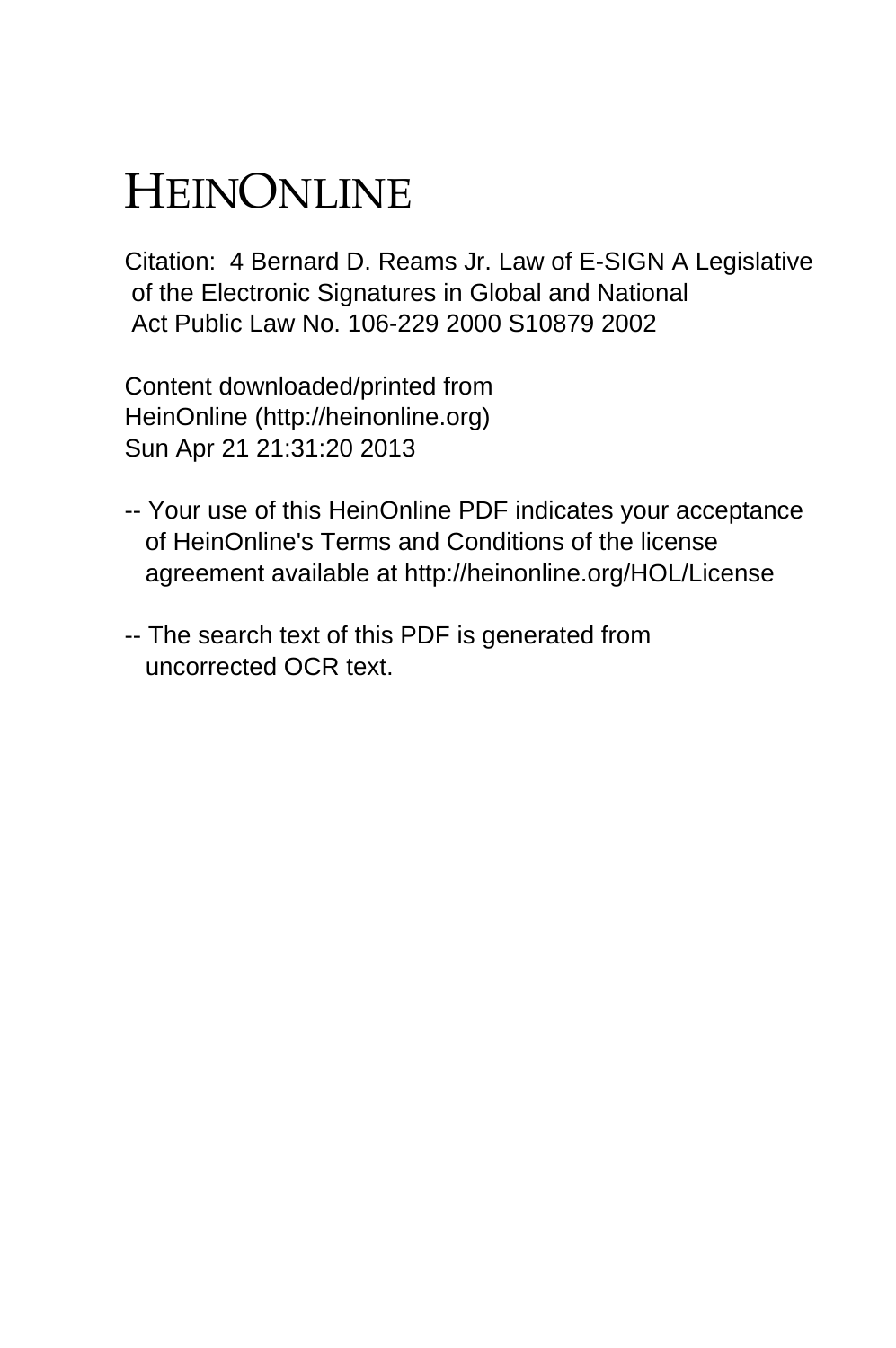virtually tied in knots with a proce-<br>dural tree, which is not unusual? It has<br>been used before, and used by Demo-<br>crets as wall. But it is rarely used. And crats as well. But it is rarely us it is used in most cases. I am told, to stop legislation.

Mr. BAUCUS. That is correct.

Mr. BAUCUS. That is correct.<br>
Mr. DORGAN. The point is the tree<br>
was developed with the longest hanging<br>
fruit a second-degree amendment. If<br>
that is acceptable to the Senate, my<br>
point was, let's come here and ask for<br>
wh point incurs i contained the year and have a vote on<br>it. And if the vote is yes, as I expect it<br>would be, then the tree is open, and we can offer amendments.

can one ansember and say. "We are not<br>one would come and say. "We are not<br>going to allow you to offer amend-<br>ments. We will fill the tree again." ments. We will fill the tree again." I fill the scape that is fine. Let's vere again. Let's keep voting, and maybe at some point we will start making forward progress.<br>You can have your car engine idling, and you can have anywhere. That is known that is have<br>pening here. What I want to do is have<br>the engine running with the lights on,<br>with the heat going, and some discus-<br>sion on the floor of the Senate. But we sion of the front of the senate. Lat we<br>are not going anywhere. I want to go<br>somewhere—both on campaign finance<br>reform, and I want to make progress on<br>the highway reauthorization bill. And we are going nowhere on both of those fronts.

Mr. BAUCUS. The Senator is absolutely correct. We are at dead center.<br>We are not moving at all.

One way to perhaps get a little more momentum is the procedure outlined<br>by the Senator. I hope that we could count on the same objective by the<br>leadership sitting down and working ,<br>rking out an agreement so that we don't have to go through this process. But we may have to.

Mr. DORGAN. I would observe mally, that the chairman and ranking<br>member are enormously patient. The<br>bill is brought to the floor with a procedure that really doesn't allow any movement on the bill. I expect you will remain on the floor while the bill is<br>being considered, and perhaps at some<br>point when the bill is further consideven the bit is further considered that we will ask for the yeas and nays and see if by that manner we can make some additional progress

Mr. BAUCUS. I thank the Senator. I very much hope, as I said many times, that the leadership works out an agreement so we can solve this thing and get moving.

Mr. President, I suggest the absence of a quorum.

The PRESIDING OFFICER. The clerk will call the roll.

The legislative clerk proceeded to call the roll.

Mr. MURKOWSKI. Mr. President. ask unanimous consent that the order for the quorum call be rescinded.

The PRESIDING OFFICER. Without objection, it is so ordered.

NTERMODAL SURFACE TRANSPORTATION EFFICIENCY ACT OF **INTERMODAL** 

The PRESIDING OFFICER, The<br>clerk will report the pending business.<br>The assistant legislative clerk read as follows:

as Ionows:<br>
A bill (S. 1173) to authorize funds for the<br>
construction of highways, for highway safety<br>
programs, and for other purposes.

Pending:

Fertually, Calculate Warner amendment No. 1312, to provide for a continuing designation of a metro-<br>polition planning organization.<br>Chafee-Warner amendment No. 1313 (to lan-<br>chafee-Warner amendment No. 1313 (to lan-<br>guage politan<br>Chafe fecting nature.<br>Chafee-Warner amendment No. 1314 (to

Since was net annexate value of the property and the community of a perfecting nature.<br>Motion to recommit the bill to the Com-<br>tree on Environment and Public Works, menoment<br>Motion to

interes on extractions.<br>
Lott amendment No. 1317 (to instructions<br>
of the motion to recommit), to authorize<br>
funds for construction of highways, for high-<br>
way safety programs, and for mass transit<br>
"
"
"
"
"
"
"
"
"
"
"
" programs.<br>Lott amendment No. 1318 (to Amendment

No. 1317), to strike the limitation on obligations for administrative expenses.

The Senate continued with the con-<br>ideration of the bill.<br>Mr. LOTT addressed the Chair.<br>The PRESIDING OFFICER. The Senator majority leader.

CLOTURE MOTION<br>Mr. LOTT. Mr. President, I send a column response to the desk on the<br>pending highway legislation.<br>The PRESIDING OFFICER. The clo-

time including of the time and<br>ture motion having been presented<br>under rule XXII, the Chair directs the

clerk to read the motion.<br>The assistant legislative clerk read as follows:

CLOTURE MOTION

We the undersigned Senators, in accordance with the provisions of rule XXII of the Standing Rules of the Senate, do hereby move to bring to a close debate on the modified committee amendment to S. 1173, the Intermodal Surface Transportation Efficiency Act:<br>Senator

y Act:<br>
and Coverdell, China H. Chafee,<br>
Paul Coverdell, Christopher Bond,<br>
Jesse Helms, Michael B. Enzi, John<br>
Asheroft, Don Nickles, Craig Thomas,<br>
Mike DeWine, Richard S. Lugar, Part,<br>
Roberts, Ted Stevens, Wayne Allard

Mr. LOTT. Mr. President, for the information of all Senators, this cloture Formation of the will occur on Thursday, October<br>23, at a time to be determined later.<br>However, I do ask unanimous consent that the mandatory quorum under rule XXII be waived.<br>The PRESIDING OFFICER, Without

objection, it is so ordered

CLOTURE MOTION

Mr. LOTT. Mr. President, I send a second cloture motion to the desk to<br>the pending bill.<br>The PRESIDING OFFICER. The clo-

ture motion having been presented<br>under rule XXII, the Chair directs the clerk to read the motion.<br>The assistant legislative clerk read

as follows:

**CLOTURE MOTION** 

We, the undersigned Senators, in accord-<br>ance with the provisions of rule XXII of the Senators of the Senators of the Senator Standing Rules of the Senate on the modify<br>fed committee amendment to S. 1173, the<br>Intermodel Su tev Act:

y Act:<br>
Archeon Trent Lott, John Chafee, Paul<br>
Coverdell, Christopher Bond, Jesse<br>
Helms, Mike Enzi, John Ashcroft, Don<br>
Nickles, Craig Thomas, Mike DeWine,<br>
Richard Lugar, Pat Roberts, Ted Ste-<br>
vens, Wayne Allard, Dirk R and Larry Craig.

Mr. LOTT. For the information of all Senators, this cloture vote will Senators, this cotter vote with occur<br>on Thursday also, if necessary. It will<br>be the intention of the majority leader<br>to schedule the vote in the afternoon<br>Thursday, if cloture is not invoked<br>Thursday morning.<br>Thus all now

the mandatory quorum under rule XXII be waived.<br>The PRESIDING OFFICER. Without

objection, it is so ordered.

## MORNING BUSINESS

Mr. LOTT. I ask unanimous consent there now be a period of morning business with Senators permitted to speak

for up to 5 minutes each.<br>The PRESIDING OFFICER. Without objection, it is so ordered.

#### **ENCRYPTION**

Mr. LOTT. Mr. President, I would like to report to my colleagues on the<br>activities in the House to establish a activities in the rouse to estational a<br>rew export policy on encryption. This<br>is an issue that is still at the top of my<br>list of legislation I hope this Congress<br>can resolve within the next 2 months.<br>The House's actions la a spotlight on how this issue should ul-<br>timately be resolved.

Let me briefly review the issue. Encryption is a mathematical way to<br>scramble and unscramble digital comcommon one information during transmission<br>puter information during transmission<br>and storage. The strength of<br>encryption is a function of its size, as measured in computer bits. The me bits an encryption system has, the<br>more difficult it is for someone else to<br>illegally unscramble or hack into that prmation.

Today's computer encryption sys-Figure commonly used by businesses<br>range from 40 bits in key length to 128<br>bits. A good hacker, let's say a crimi-<br>nal or a business competitor, can readily break into a computer system safeily break into a computer system safe-<br>guarded by a lower-technology 40-bit<br>encryption system. On the other hand,<br>the 128-bit encryption systems are<br>much more complex and pose a significant<br>change to any would-be hacker.<br>

nies. Firms we can routinely and safely<br>do business with. Foreign companies and individuals also want to buy such<br>systems from American companies.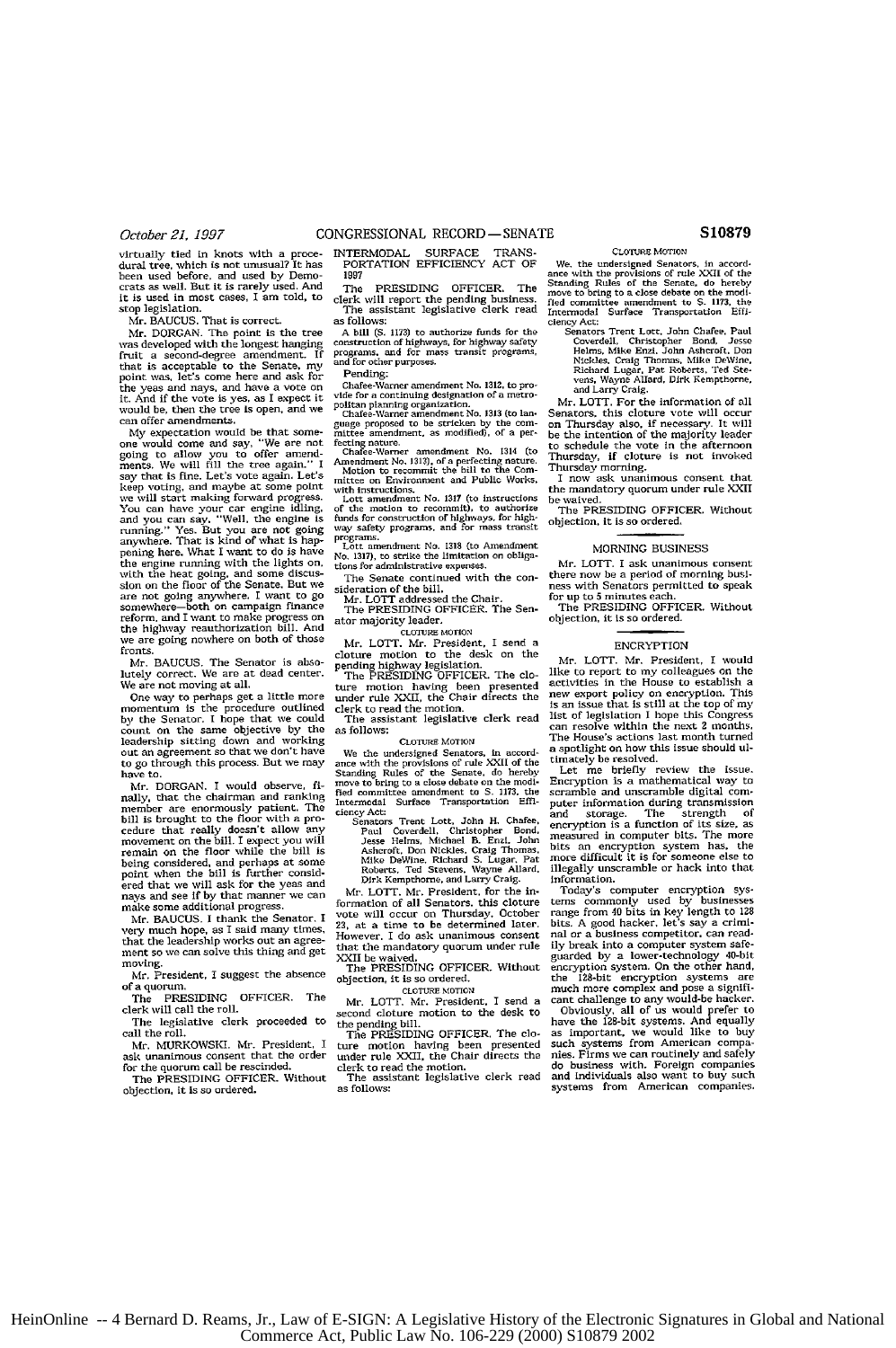logical expertise, and trust our busi-FBI assumed that all Americans are<br>ness practices. The United States re- going to be involved in criminal activi-<br>mains the envy of the world in terms of ties? Where is the Constitutio

encryption systems stronger than the mually by the FBI, only a handful have<br>neutryption systems. A few excep- involved encryption of any type, and<br>low-end, 40-bit systems. A few excep- involved encryption of onry type, and dangerous they should be classified at fioning potential witnesses, gathering a level equal to munitions, and that material evidence, **and** using electronic the export **of** strong encryption must bugging or putting microphones on in-

international commerce, foreign com-<br>mology in the U.S. would not be very<br>panies are now manufacturing and sell. helpful to the FBI.<br>ing stronger, more desirable encryption The FBI proposal won't work. I have<br>systems, incl would provide compliance with the FBI<br>genee Just as clearly, our export poli-<br>would provide compliance with the FBI<br>genee with either the ongoing changes and would force a large un-<br>pred with either the ongoing changes fun First some case of the section have not kept up to<br>speed with either the ongoing changes<br>in encryption technology or the needs<br>and desires of foreign markets for U.S.

encryption products.<br>My intention is neither to jeopardize our national security nor harm law en- Rather than solve problems in our forcement efforts. I believe we must give due and proper regard to the na- create a whole new body of law and tional security and law enforcement regulations restricting cur domestic Implications of any changes in our p0l- market. Implexations on an time and the This and similar proposals would also<br>technology. But it is painfully obvious have a serious impact on our foreign<br>we must modernize our export policies market. Overseas businesses, and gov-We must modernize our export policies<br>on encryption technology, so that U.S. might<br>companies can participate in the use its keys to computer encryption legislative initiative on this issue has politicians. Most U.S. software and always been about exports, but this hardware manufacturers believe this is

summer that changed.<br>During the past month, the FBI has attempted to change the debate by pro-Lattermeted to change the debate by pro-<br>products if this current policy contin-<br>posing a series of new mandatory con-<br>tes. In fact, this proposal appears to<br>trols on the domestic sale and use of vlokate the European Union Christophe are currently no restrictions on sion is expected to reject it this week.<br>There are currently no restrictions on sion is expected to reject it this week.<br>the rights of Americans to use So, the FBI proposal would National measure in the businesses have a denoted in the burdens; and would seriously daminary. American businesses have always age our foreign markets.<br>Been free to buy and use the strongest This is quite a list.<br>the Fig. may, mention was been due to the strongest. This is quite a list.<br>possible encryption to protect sensitive Mr. President, the FBI proposal is<br>information from being stolen or simply wrong. I have learned that ever<br>changed,

company that produces or offers Americans to more and more surveil-<br>encryption security produces or server lanear the company that produces or server lanes and more surveil-<br>less guarantee immediate access to This independ Immediate access to all information on a coordinated encryption position.<br>The desktop computers of all Ameri-  $Mr$ . President. I congratulate the<br>cans. That would move us into an en- members of the House Commerce Comcans. That would move us into an en-<br>tirely new world of surveillance, a very example in the world of surveillance, a very mittee for rejecting this FBI approach<br>intrusive surveillance, where every by a vote margin of more than 2 to 1<br>communication by every individual 1 am sure all of my colleagues

They admire **and** respect **our** techno- Where is probable cause? **Why** has the

producing top-notch encryption and in-<br>
And how would this proposal possibly<br>
formation security products.<br>
Thowever, current regulations pro-<br>
ing book by the M.I.T. Press, of the<br>
However, current regulations pro-<br>
ing b And how would this proposal possibly<br>help the FBI? According to a forthcom-<br>tens of thousands of cases handled an-<br>mually by the NLT. Press, of the analy by the FEI, only a handled have<br>involved encryption of any type, and be heavily of putting microphones on informants. Restricting encryption tech-nology in the U.S. would not be very

no practical way to accomplish that mandate.

use its keys to computer encryption<br>systems to spy on their businesses and<br>politicians. Most U.S. software and bad for business and that nobody will<br>trust the security of U.S. encryption

change all that. this new FBI proposal. So why does the The FBI wants to require that any FBI believe **it** must now subject all

technologies create new problems for the FBI.

But we must acknowledge several truths as Congress goes forward to find this new policy solution. People in-creasingly need strung information security through encryption and other means **to** protect their personal and business information. This demand will grow, and somebody will meet it. In the long term, it is clearly in our national interest that **U.S.** companies meet the market demand- Individuals and businesses will either obtain that protection from U.S. firms **or** from for- eign firms. I firmly believe that all **of** our colleagues want American **firms** to successfully compete for this business. Today there are hundreds **of** suppliers of strong encryption in the world marily downloaded **off** the Internet. **Even** if Congress wanted to police or eliminate encryption altogether, I am not sure that is doable.

So, let's deal with reality. Clamping down on the constitutional rights of American citizens, in an attempt to limit the use **of** a technology, is the wrong solution. The wrong solution. This Is especially true with encryption technology because it has so many ben-<br>efficial purposes. It prevents hackers<br>and espionage agents from stealing val-<br>and espionage agents from stealing val-<br>unable information, or worse, from<br>breaking into our own compute ing our power supply, our financial markets, and our air traffic control system. This is scary-and precisely why we want this technology to be more available.

Only a balanced solution is acceptable. Ultimately, Congress must em-<br>power Americans to protect their own information. Americans should not be forced to only communicate in ways that simply make it more convenient for law enforcement officials. This is not our national tradition. It is not consistent with **our** heritage. It should **not** become a new trend.

Mr. President, I would like to estab- lish a framework to resolve this **dif**ficult issue. I hope to discuss it with the chairmen and ranking members of the key committees. I especially look forward to working with the chairman of the Commerce, Science and Transportation Subcommittee on Commu-<br>nications, Senator BURNS. He was the first to identify this issue and try to solve it legislatively. His approach **on** this Issue has always been fair and equitable. attempting to balance indus-try wants with **law** enforcement re-quirements.

I believe there are other possible ideas which could lead to a consensus resolution of the encryption issue. It is rospuesare an energy and law enforce-<br>ment can come together to address<br>these issues, not add more complexity<br>and problems. The bill passed by the<br>House Commerce Committee included<br>House Commerce Committee included<br>a provi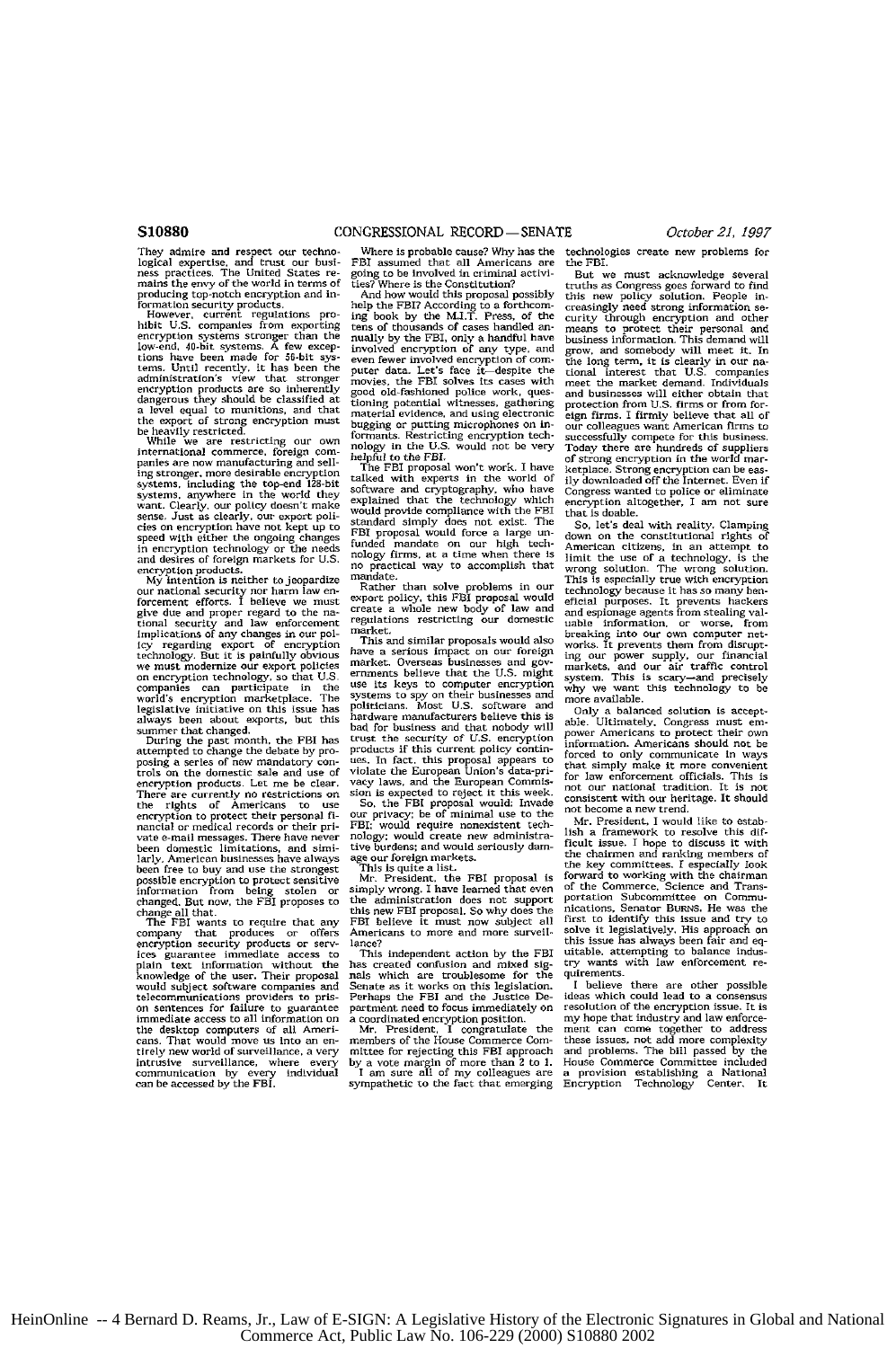would be funded by in-kind contribu-<br>tions of hardware, software, and tech-<br>nological expertise. The National nological experise. The National<br>Encryption Technology Center would<br>help the FBI stay on top detervyition<br>and other emerging computer technologies. This is a big step. This is<br>indicated in the right direction.<br>It is time t

which appeared in the Wall Street<br>Journal on Friday, September 26. It is<br>well written and informative, despite<br>the fact that its author is a good friend of mine. Mr. Jim Barksdale Is the president and CEO of Netscape Commu- nications and Is well-versed in encryption technology. Mr. Barksdale's company does not make encryption products: they license such products from others. They sell Internet and business software and, as Jim has told me many times, his customers require strong encryption features **and** will buy those products either from us or foreign companies.<br>Again, let's deal with reality, The<br>Again, let's deal with reality, The<br>credit union manager in Massachu-

setts, the real estate agent in Mis- sissippi. the father writing an e-mail letter to his daughter attending a Call-fornia university, each coant privacy and security when using the computer. They will buy the best systems avail-<br>able to ensure that privacy and secu-<br>rity. And. in just the same way. the<br>banker in Brussels. Belgium. the rancher in Argentina. and the mother writing e-mail to her daughter in a university in Calcutta, India, each of these people also want privacy and security. They also will buy the best systems available to ensure that privacy and se- curity. And they want encryption sys-

tems they trust-American systems.<br>That's what this debate is about.<br>That's what this debate is about.<br>In . President, if Congress does not<br>modernize our export controls, we runner<br>the real risk of destroying the American<br>e

### THE FMC **DID** THE RIGHT THING

*Mr,* **LOTT.** Mr. President, I rise to congratulate the Federal Maritime Commission [FMC] for doing the right<br>thing about Japan's ports. This action was not unexpected by the Japanese carriers, but I am sure many were sur-<br>prised with the FMC's dedication to<br>seeing this through. During the past ferious water and the During the past<br>seeing this through. During the past<br>few days, the Nation watched as a long running dispute between Japan and those countries whose ships call on Japan's ports appears to have been re-<br>solved.

Japan's ports are widely known as the most inefficient and expensive in the developed world. Additionally, Ja-<br>pan's port system discriminates pan's port system discriminates<br>against\_non-Japanese\_ocean\_carriers.<br>Mrs. HUTCHISON. For\_many\_years.

the United States has attempted to ne- gotiate commonsense changes to this

system with Japan. Japan also faced carried out by the U.S. Transportation from the European Union. Board, an expaned and renamed Surfney in However, no progress was made until face Transportation Board. To those earlier ment of Japan agreed to make the nec-largest railroads in the United States.<br>
essay changes The FMC judiciously When provided with similar martial parameters are provided to make the nec-<br>
gave Japan until August 1997 to w By last week, the Japanese ocean car-<br>putes. HUTCHISON. The Majority rises had missed the FMC's deadline to<br>the first SHIICON. The Majority pay the first S5 million in fines. Realize. Leader is correct. S. 414 does not li

Mr. LOTT. Mr. President, this firm THE VERY BAD DEBT BOXSCORE

An agreement between the United Mr. HELMS. Mr. President, at the States and Japan on the port issue of business yesterday, Monday base are neached. The PMC is order will not October 20, 1997, the Federal debt stood have t

ing partners treat each other fairly. two dollars and eight cents<br>ing partners treat each other fairly. two dollars and eight cents)<br>both sides live up to their commit. Federal debt stood at \$4,059,070,000,000.<br>both sides

time Administration, and the adminis- tration as well. The resulting improveraction as well. In resulting improve-<br>ments in Japan's port practices will AMERICAN MEDICAL ASSOCIATION<br>benefit not only U.S. ocean carriers, HONORS MARK MONTIGNY

but other ocean carriers and the single. Mr. KENNEDY. Mr. President, the pers of the world trading through Ja. American Medical Association recently on parts parts of the Mark Montigray of New Bedford with the TOT. I would

prosecue transmit determines and measured way.<br>
and measured way. This may be included the state in the solution of the mean of more than  $\mathbf{S}$  is trillion-<br>
I also want to thank the other mem-<br>
of more than SS trillio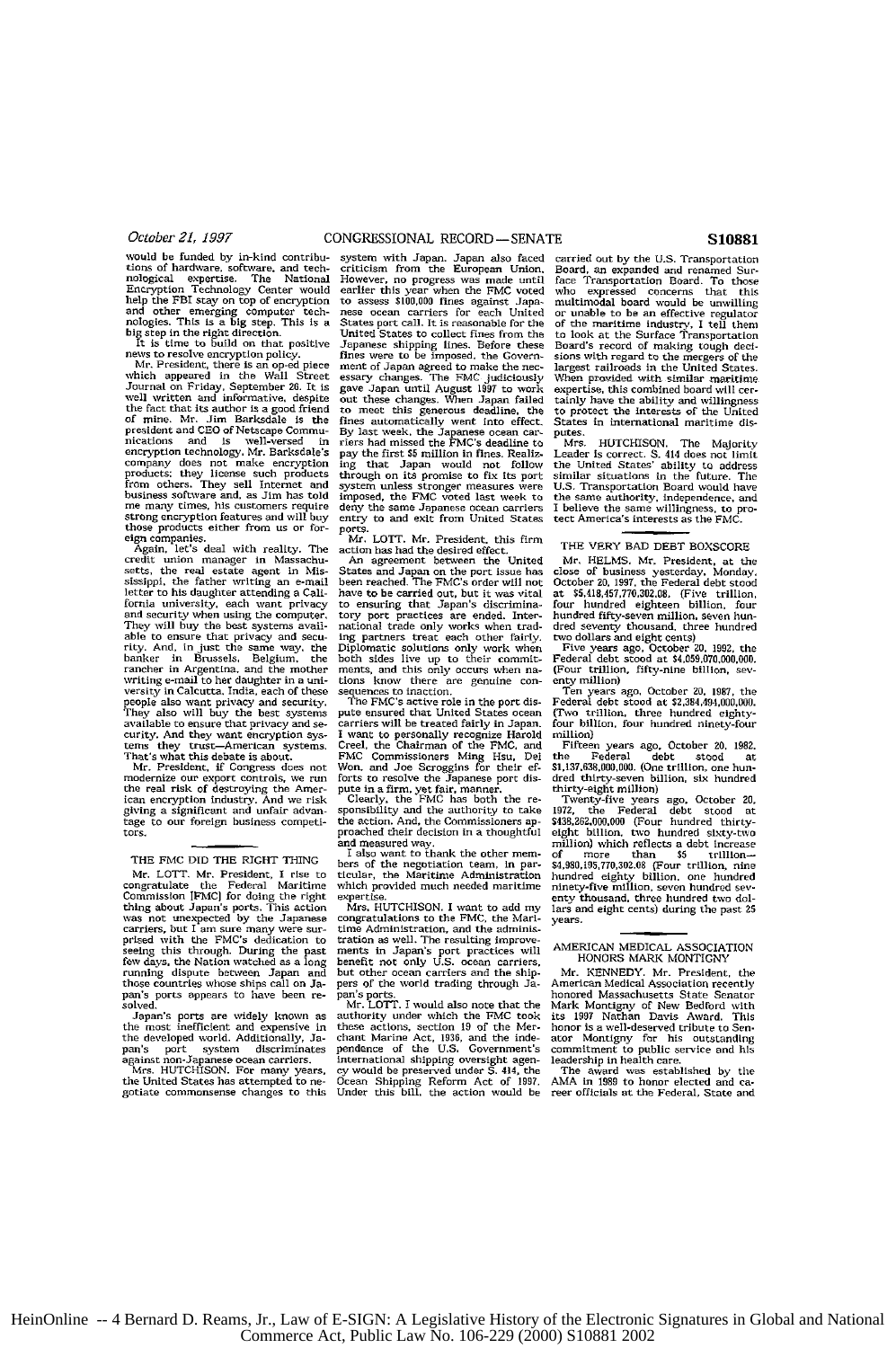HeinOnline -- 4 Bernard D. Reams, Jr., Law of E-SIGN: A Legislative History of the Electronic Signatures in Global and National Commerce Act, Public Law No. 106-229 (2000) S10882 2002